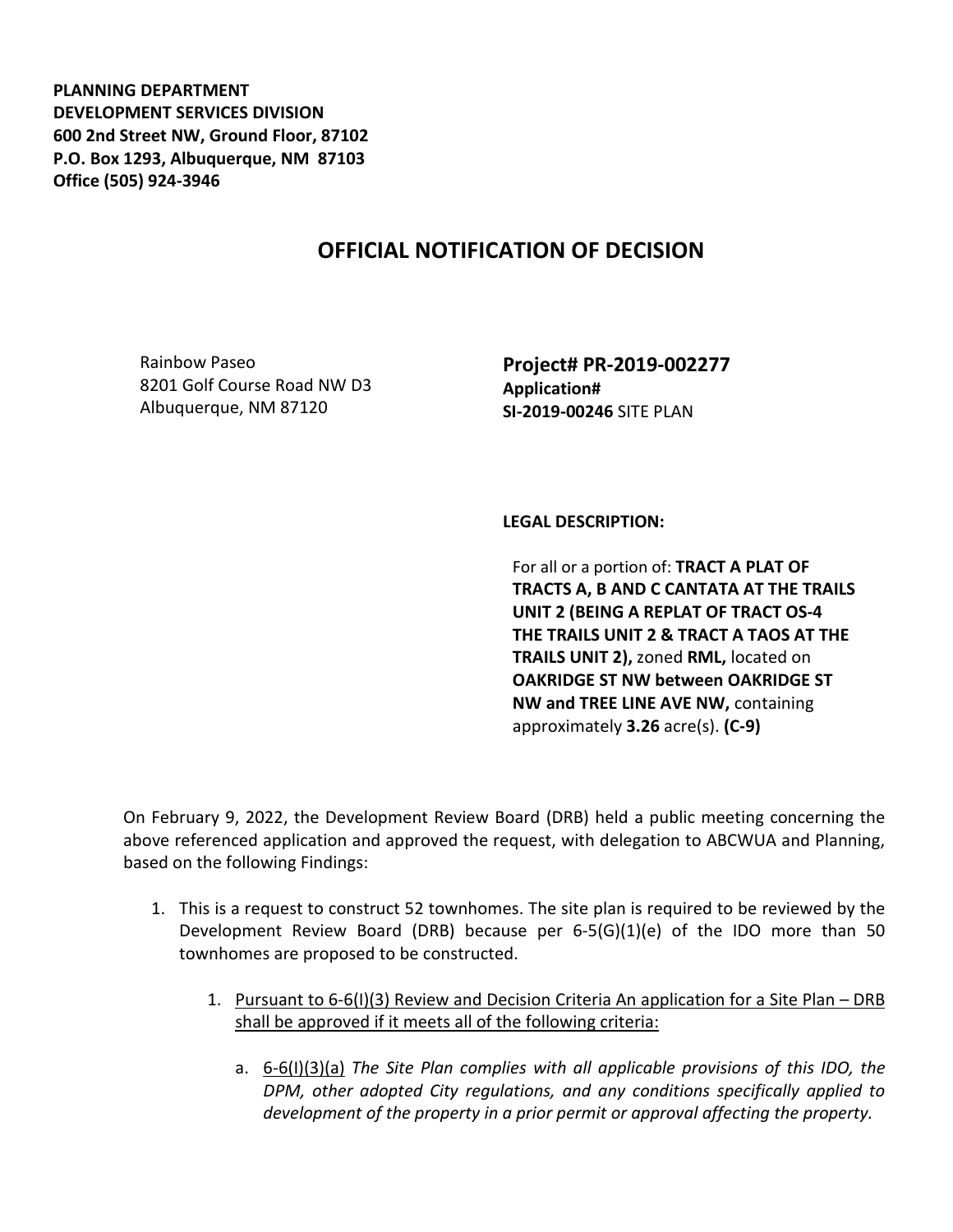Official Notice of Decision Project # PR-2019-002277 Application# SI-2019-00246 Page 2 of 3

> The proposed development meets/exceeds the dimensional standards, parking, façade design, and landscaping/screening requirements of the IDO.

*b.* 6-6(I)(3)(b) *The City's existing infrastructure and public improvements, including but not limited to its street, trail, drainage, and sidewalk systems, have adequate capacity to serve the proposed development, and any burdens on those systems have been mitigated to the extent practicable.* 

The site has access to a full range of urban services including utilities, roads and emergency services. A traffic impact study (TIS) was not required for this project.

*c.* 6-6(I)(3)(c) *If the subject property is within an approved Master Development Plan, the Site Plan shall meet any relevant standards in the Master Development Plan in addition to any standards applicable in the zone district the subject property is in.*

The subject property is not located within an approved Master Development Plan, therefore this criterion does not apply.

- 2. An Infrastructure List was approved with this Site Plan. A recorded Infrastructure Improvements Agreement (IIA) must be submitted.
- 3. The proposed development is permitted within the R-ML zone district.

## **Conditions:**

- 1. This Site Plan is valid 7 years from DRB approval (2/9/2022). An extension may be requested prior to the expiration date.
- 2. Final sign off is delegated to ABCWUA for payment of pro rata.
- 3. Final sign off is delegated to Planning for street trees as discussed per the Street Tree Ordinance and 5-6(D) of the 2018 IDO as stated by Parks and Recreation, and for the recorded IIA.
- 4. The applicant will obtain final sign off from ABCWUA and Planning by May 11, 2022 or the case may be scheduled for the next DRB hearing and could be denied her the DRB Rules of Procedure.

APPEAL: If you wish to appeal this decision, you must do so within 15 days of the DRB's decision or by **FEBRUARY 24, 2022.** The date of the DRB's decision is not included in the 15-day period for filing an appeal, and if the 15<sup>th</sup> day falls on a Saturday, Sunday or Holiday, the next working day is considered as the deadline for filing the appeal.